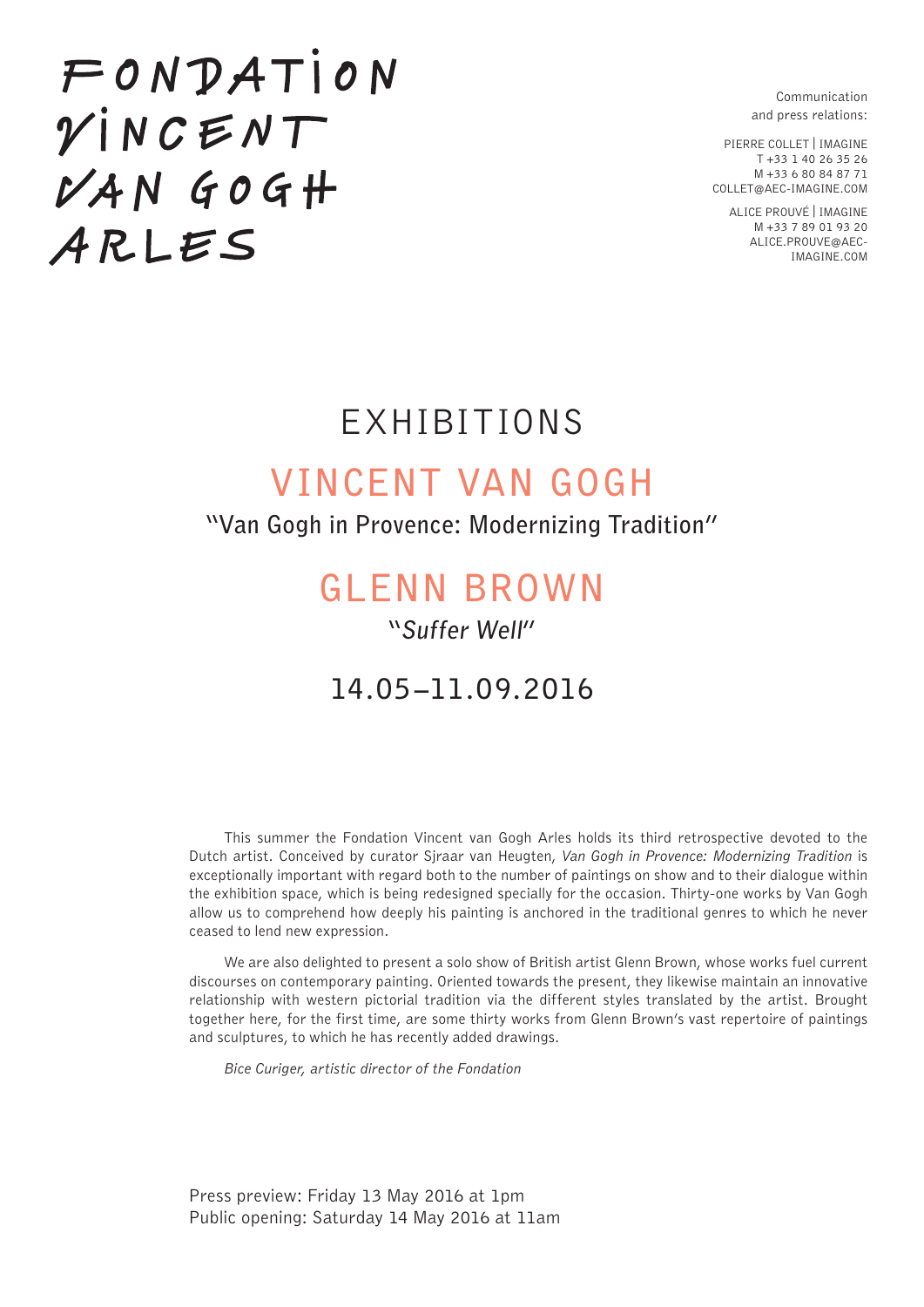#### "VAN GOGH IN PROVENCE: MODERNIZING TRADITION"

#### **31 VAN GOGH PAINTINGS ON DISPLAY**

The exhibition *Van Gogh in Provence: Modernizing Tradition* brings together 31 paintings – of which 29 have never before been shown in Arles – from the collections of the Van Gogh Museum in Amsterdam and the Kröller-Müller Museum in Otterlo.

The third retrospective devoted to Vincent van Gogh at the Fondation, it confirms the institution's major role in facilitating an ongoing examination of the artist's work and thinking, namely by presenting these latter in constant interaction with contemporary artistic production. Thus *Van Gogh in Provence: Modernizing Tradition* is accompanied by a concurrent solo show of British painter Glenn Brown.

Selected by Sjraar van Heugten, one of the world's foremost experts on Van Gogh, the 31 paintings on display offer a panorama of seven years of intense activity, culminating in the artist's stay in Provence, during which he produced some 500 works.

Over the course of the rooms, Van Gogh's palette becomes – as he puts it himself – more "exaggerated", his brushstroke more forceful and his composition more audacious, yet all the while preserving a remarkable continuity in his choice of motif. Van Gogh constantly experiments with ways of modernising landscape, portraiture and the still life – the traditional genres to which he remains unwaveringly attached, following in the steps of his revered masters: Rembrandt, Hals, Delacroix, Millet, Breton and other artists of the Barbizon School.

The canvases that have been selected allow us to follow Van Gogh's artistic quest from its beginnings right up to his death: in Nuenen in the Dutch province of Brabant, where his humanism leads him to portray the rugged existence of rural peasants; in Paris, where he paints his own portrait for the first time and ventures upon vibrant colour contrasts in floral still lifes; in Provence, where he finds the glorious southern light and which exalts the face of nature; and finally at Auvers-sur-Oise, whose wheat fields captivate him one last time and open up the path to contemporary abstraction.

#### **Curator of the exhibition: Sjraar van Heugten**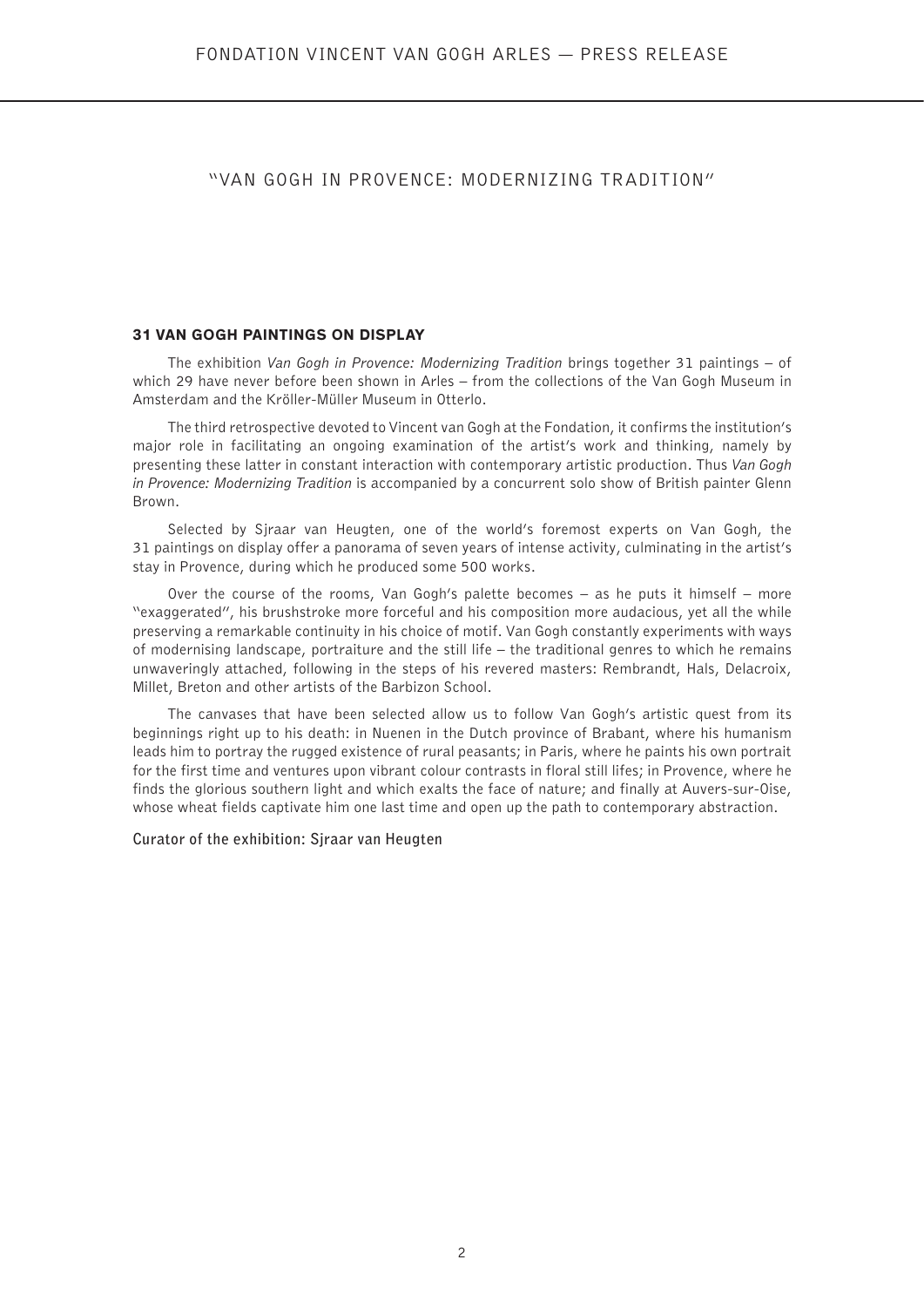#### "VAN GOGH IN PROVENCE: MODERNIZING TRADITION"

#### **ABOUT THE ARTIST**

Vincent van Gogh is born on 30 March 1853 in Groot-Zundert in the Netherlands.

At the age of 16 he joins Goupil & Cie, a firm of art dealers in The Hague, and subsequently works in the company's offices in Brussels, London and Paris. Appalled at seeing art treated as a commodity and growing increasingly religious, he goes back to England to teach at a school and to preach the Gospel. He is 23 years old. Within 12 months he returns to the Netherlands and works in a bookshop before becoming a lay preacher in a mining community in Belgium. It is soon clear that he is unsuited for this role and his post is not extended.

In August 1880, at the age of 27, he decides to become an artist. To train himself, he copies prints by or after famous masters, notably Jean-François Millet. He longs above all to become a painter of peasant life and everyday reality. He reads the novels of Balzac, Hugo, Zola and Dickens, which reinforce his social convictions and his taste for the life of the working classes. Spurred by a real empathy for nature, he also pursues his love of landscapes. In 1886 in Paris he discovers Japanese prints and Impressionism and mixes with Toulouse-Lautrec, Pissarro, Seurat, Signac, Russell, Gauguin and Bernard.

Convinced that colour is the key, and with Eugène Delacroix and the Japanese masters as his guides, he leaves for Provence in search of the southern light under which colours are heightened. Dreaming of establishing a creative community with his artist friends, in February 1888 he settles in Arles. Here he further develops his ideas on style and technique and paints increasing numbers of landscapes, still lifes and portraits of local people. By the end of December, the first signs of his illness become apparent. Exhausted, he is hospitalized on several occasions and eventually enters an asylum in Saint-Rémy-de-Provence, where he remains for a whole year.

During the 444 days he spends in Provence, Van Gogh produces over 300 paintings and some 200 drawings. His art reaches the height of its modernity.

In May 1890 he settles in Auvers-sur-Oise, where Dr Paul Gachet keeps an eye on his health. In the space of two months, Vincent produces the final 70 paintings of an oeuvre that comprises more than 2,000 paintings, drawings and prints. On 27 July 1890 he shoots himself with a pistol and dies two days later at the age of 37.

His artistic genius, recognized soon after his death, the publication of his *Letters* in 1914 and his tragic fate make him, in the 20th century, a veritable international icon.

#### **Previous exhibitions at the Fondation**

- *Van Gogh Drawings: Influences and Innovations*, 2015
- *Van Gogh: Colours of the North, Colours of the South*, 2014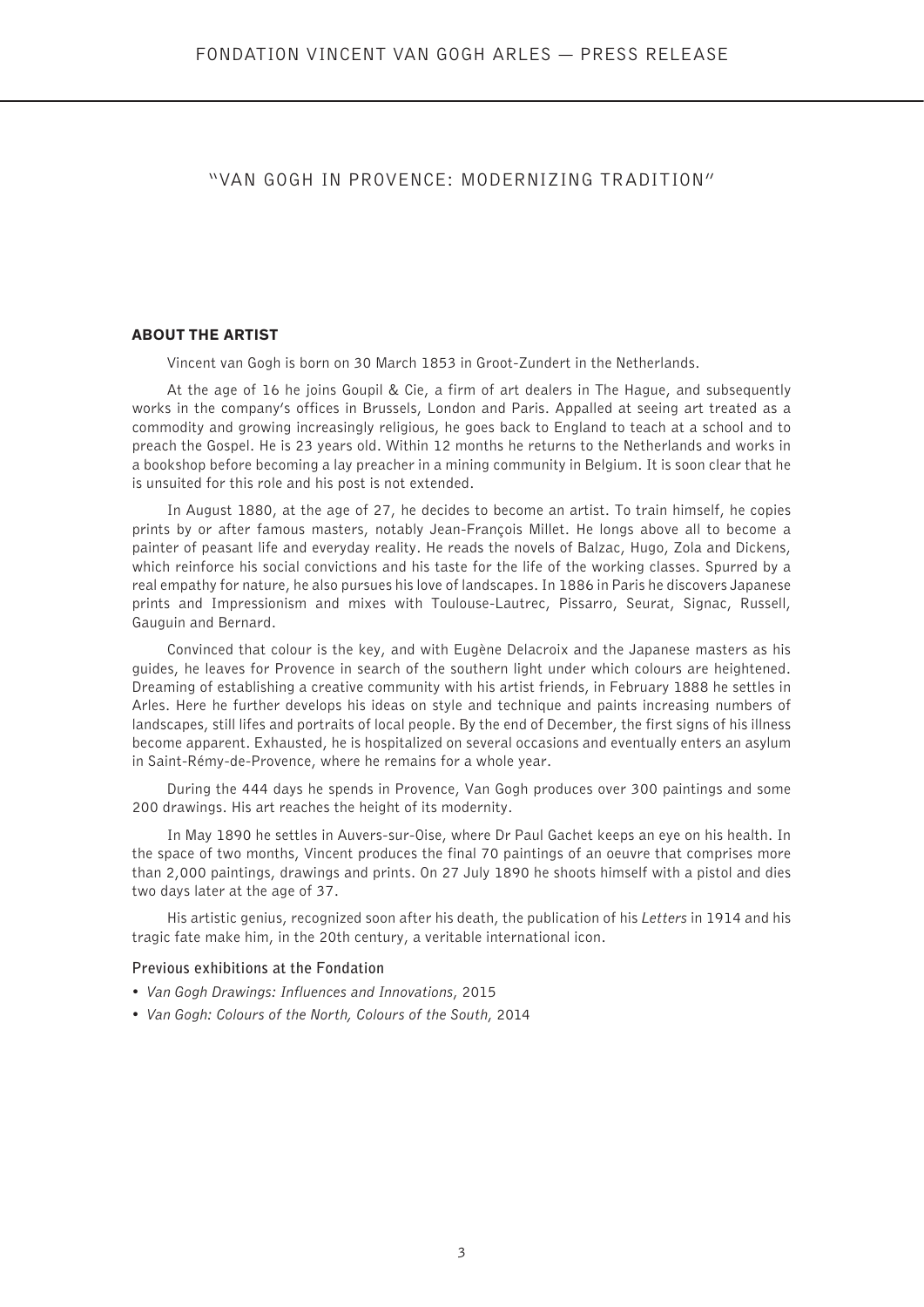#### GLENN BROWN: "SUFFER WELL"

Among contemporary British artists, Glenn Brown is one of the most unusual and most unique. Yet the last retrospective of his oeuvre in France dates back to 2000. Largely unknown to the French public, Glenn Brown's art presents us with the suggestive force of his translations of reproductions of works by earlier masters, his "atomization" of painting, and the inexhaustible inventiveness of his practice, which appropriates the styles and outlines of drawings and classical paintings. Brown's interpretative, innovative hand brings to life an ensemble of marks and sinuous lines that interweave and echo each other on the surface of an artwork. Emanating from his works – whether drawings or paintings – is a plural, blurred and fluid reality, whose visual ambiguity evokes that peculiar to our own "postdigital" epoch.

The drawings Glenn Brown has been pursuing since 2013, as an autonomous means of artistic expression, maintain a thematic and visceral relationship with his paintings as well as with his sculptures. The majority of the sculptures on show here have been produced specially for the exhibition at the Fondation Vincent van Gogh Arles. Glenn Brown's activities in three media – painting, sculpture and drawing – are thus seen side by side for the first time in the context of a major exhibition.

As in the exhibition *Van Gogh in Provence: Modernizing Tradition*, the genres that Glenn Brown treats in his oeuvre belong to a western visual tradition. The portrait and the still life reflect the conventions of different styles and epochs – German Realism, mannerism, the Baroque and modernism – which the artist invokes via his paintings and drawings. The European painters of the past provide him with a set of references that he acknowledges as the starting points for his own interpretations. Glenn Brown thereby distances himself from the original, which he atomizes and renders more complex.

 In his sculptures *Armand Roulin* and *Boucher Blob B*, both created for this exhibition, Glenn Brown respectively takes Vincent van Gogh's portrait of the Arles postman and his *Field with Irises near Arles* (1888) as his point of departure. Basing himself on colour reproductions of Van Gogh's originals, he has "overpainted" bronze busts, masking them beneath thick layers of paint in a medley of hues. This profusion of tactile matter dialogues with the flat canvases, which likewise give the impression of an interplay of textures and feverish visual masses.

**Curator of the exhibition: Bice Curiger**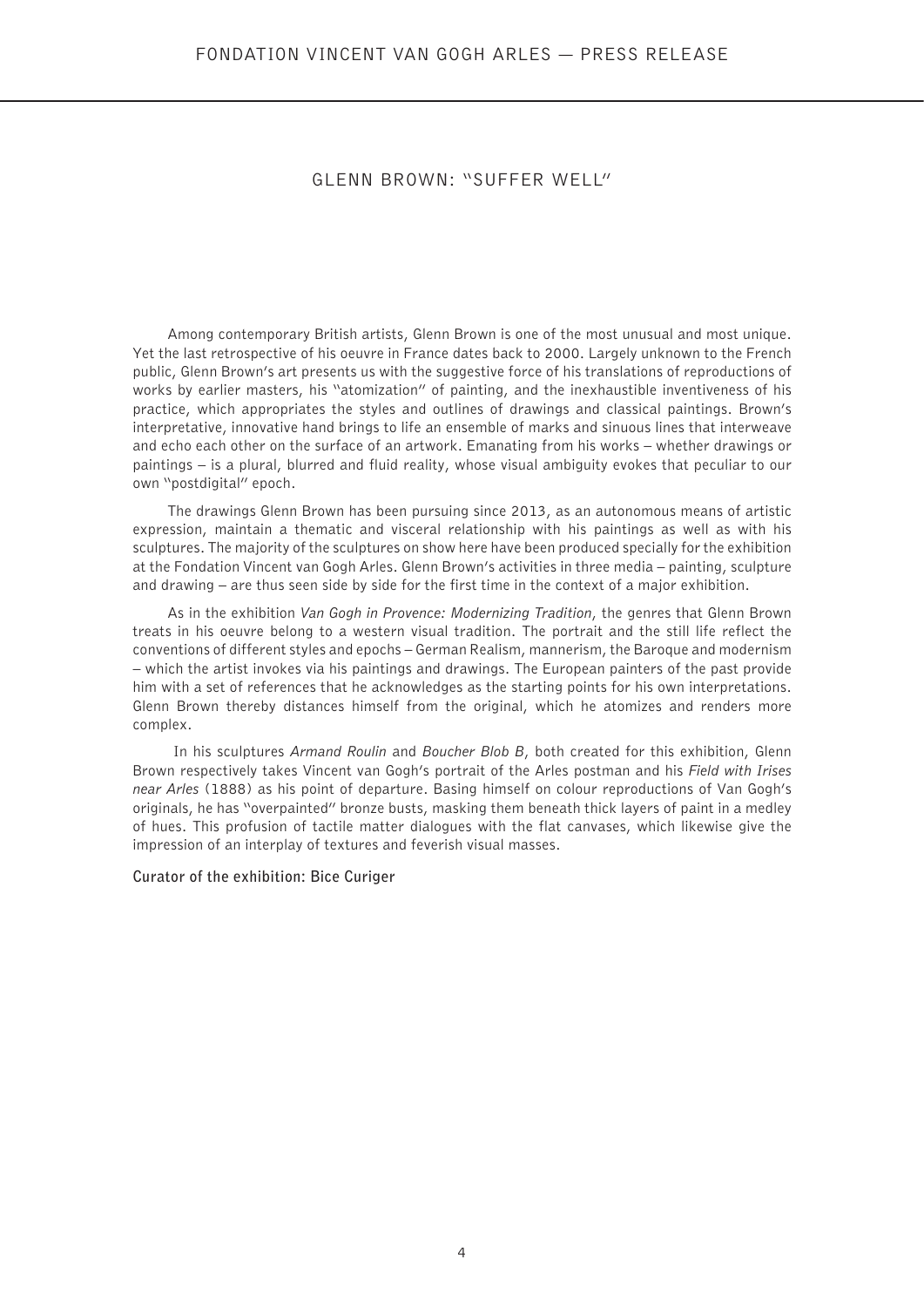#### GLENN BROWN: "SUFFER WELL"

#### **ABOUT THE ARTIST**

Born in 1966 in Hexham (Northumberland), in the northeast of England, Glenn Brown lives and works chiefly in London. In 1989 he took part in the touring exhibition *New Contemporaries*, dedicated to emerging young artists working in Britain. Three years later, he completed his MA in Fine Art at Goldsmiths College (London).

Since the start of his career, Glenn Brown's art has been based on innovative methods of appropriating and reconfiguring works belonging mainly to the past. In his first solo show in France, for example, held in 2000 at the Centre d'art contemporain at the Domaine de Kerguéhennec in Bignan, the artist presented paintings imprinted with multiple references to the works of Salvador Dalí, the existentialist portraits of the British artist Frank Auerbach, and illustrations issuing from the universe of science fiction. He also showed sculptures that already corresponded to his works in twodimensions with their smooth surfaces and deceptive looks.

Thanks to his perfect mastery of the *trompe-l'œil* technique, Glenn Brown succeeds in infusing his pictures with the illusion of depth. His use of a slightly garish palette, combined with a proliferation of marks and lines of all kinds, confers upon his works an expressive, reinvented classicism, a subiective mannerism, which continues right up to the present.

His work has been the subject of numerous exhibitions with evocative titles both in Britain and abroad, signalling his role in the renewal of contemporary painting: a painting that looks at the history of western art in order to "digest" and "transform" its given styles, and subsequently to produce a psychological landscape and an idiosyncratic universe.

#### **Previous exhibitions (selection)**

- Gagosian, Frieze London, Frieze Masters, London, England, 2015
- *Riotous Baroque: From Cattelan to Zurbarán*, Guggenheim Museum, Bilbao, Spain, 2013
- *Cher Peintre: Peintures figuratives depuis l'ultime Picabia*, Centre Georges Pompidou, Paris, France, 2002
- *Hypermental: Rampant Reality 1950–2000, from Salvador Dalí to Jeff Koons*, Kunsthaus Zürich, Zurich, Switzerland, 2000
- *About Vision: New British Painting in the 1990s*, Museum of Modern Art, Oxford, England, 1996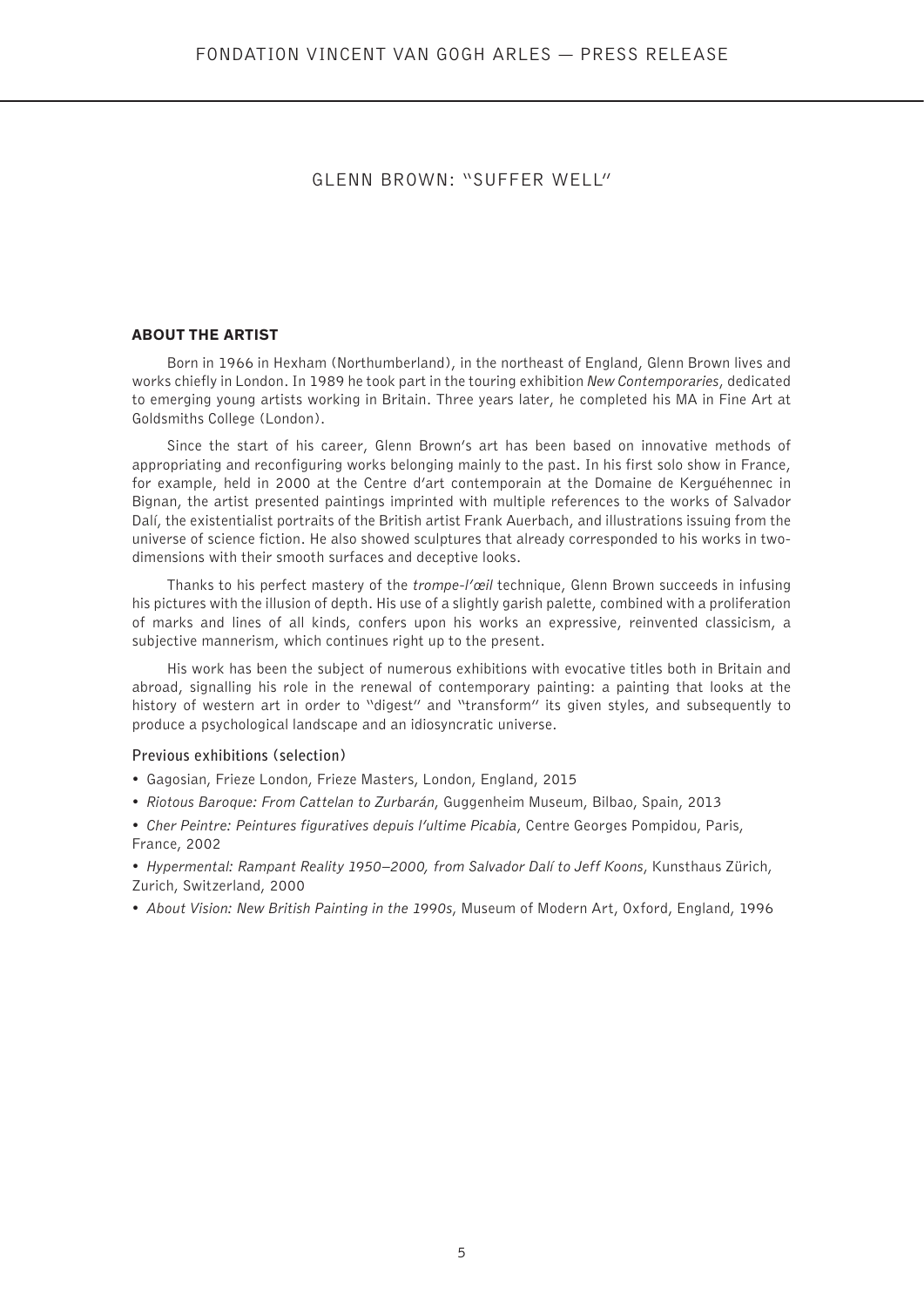#### "SASKIA OLDE WOLBERS"

#### **YES, THESE EYES ARE THE WINDOWS**

Shown in conjunction with the preceding exhibitions at the Fondation from February to April 2016, the film *Yes, These Eyes Are the Windows* (2015) by Saskia Olde Wolbers is once again being presented in its own room.

This film revisits the unusual past of the house at 87 Hackford Road in the Brixton area of south London where Van Gogh lived from 1873 to 1874. On the basis of his letters and different accounts relating to his brief stay in this terraced house, Saskia Olde Wolbers creates a video piece combining fantasy with realism, in which her free interpretation of the facts mingles with elements of reality.

The house, in the role of narrator, unfolds a fiction about the layers of myth that have settled upon the artist and about his ghostly influence on the fate of the house and its subsequent owners. Organic and talkative, this storyteller built of bricks and wood conducts us into its universe of fluid outlines, a mosaic of visual and documentary elements.

The work *Yes, These Eyes Are the Windows* is the fruit of a production in two stages. It was first presented in 2014 as a site-specific audio installation in Van Gogh's house in Brixton, as the culmination of a two-year collaboration with the London-based art association Artangel. In 2015 it was then created as a film.

**Exhibition curators: Bice Curiger and Julia Marchand**

#### **ABOUT THE ARTIST**

Dutch artist Saskia Olde Wolbers, born in 1971 and living in the UK, has been working with video since the mid-1990s.

Her short productions are meticulously elaborated microcosms that blend fictional scenarios, documentary facts and fantastical environments. Sustained by a narrative that is delivered – anonymously and out of sync – by an off-screen voice, and which attests to the artist's fascination with the transmission of histories, these videos mirror the question as to the credibility of today's profusion of information. Simultaneously aerial and aquatic, Saskia Olde Wolbers's fluid universe oscillates between utopia and nightmare: like images in a darkroom, these stories prove to be at once reality and illusion.

Represented in numerous museums, collections, galleries and public spaces, Saskia Olde Wolbers has won multiple awards.

#### **Previous exhibitions (selection)**

- *Yes, These Eyes Are the Windows,* Artangel, London, 2014; *Art Unlimited*, Art Basel, 2014
- *Kinemacolor,* M-Museum, Louvain, Belgium, 2013; Ota Fine Arts in Tokyo and Singapore, 2013
- Maureen Paley, London, 2012
- *Seven Screens,* OSRAM, Munich, 2011; *A Shot in the Dark*, Secession, Vienna, 2011
- Goetz Collection, Munich, 2010
- Art Gallery of York University, Toronto, 2008; Mori Art Museum, Tokyo, 2008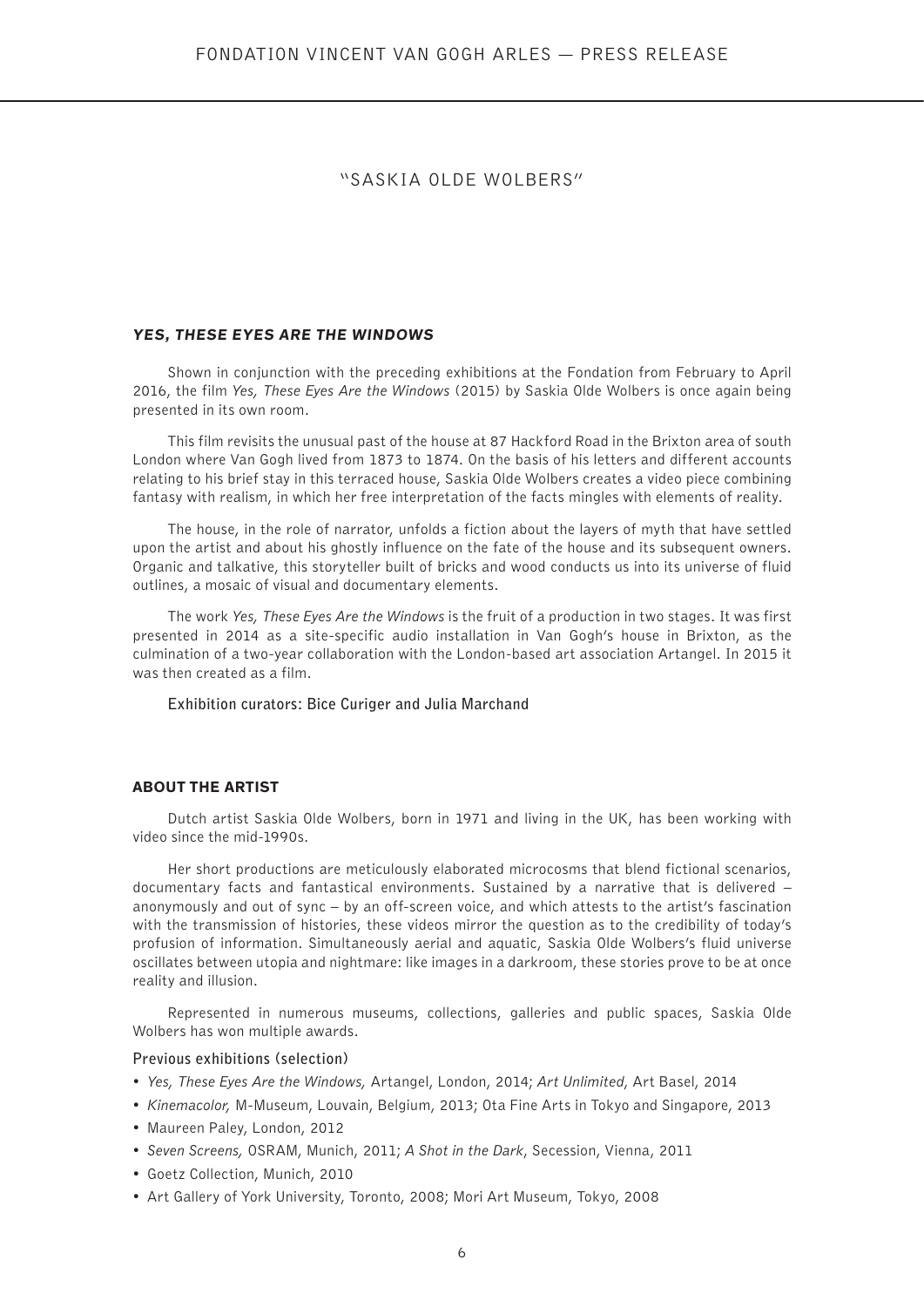#### **THE FONDATION VINCENT VAN GOGH ARLES: FULFILLING VINCENT'S WISH**

*"And I hope that later on, other artists will emerge in this beautiful part of the country."* Letter from Vincent to his brother Theo (Arles, Monday 7 May 1888)

In 1983 an association was founded by Yolande Clergue with the aim of inviting contemporary artists to present a work in homage to Van Gogh. Thanks to patron Luc Hoffmann, in 2010 the association became a public utility foundation. The City of Arles placed at its disposal a prestigious building which, renovated and transformed, was inaugurated in April 2014 by Maja Hoffmann, the current president of the Fondation.

The design concept by the architectural agency FLUOR embraces the rich history of the site, while treating the 1000  $m^2$  of exhibition space in a resolutely contemporary manner. It thereby incorporates two permanent artworks — by Raphael Hefti and Bertrand Lavier — which link the interior and exterior spaces and which respectively allow Van Gogh's iridescent colours and his "Vincent" signature to shine forth.

Thanks to partnerships established with public and private collections, including the Van Gogh Museum in Amsterdam and the Kröller-Müller Museum in Otterlo in the Netherlands, the Fondation plays continuous host to one or more original canvases by Vincent van Gogh.

It assumes an innovative role in encouraging the public to rediscover the art and thinking of Van Gogh in constant interaction with contemporary artistic production. Conscious of the historical dimension of art and of its reception by society, the artistic director of the Fondation, Bice Curiger, seeks to generate a creative energy by provoking productive confrontations.

Thus the Fondation fulfils the wish, cherished by the world's most famous painter, to create in Arles a place of reflection and of free and abundant creation; a place where, much like the wind and river that pass through the city, ideas and exchanges can flow.

*Van Gogh in Provence: Modernizing Tradition*, our third major Van Gogh retrospective, focuses on a theme emblematic of the Fondation: that of artistic heritage and its transformation.

*"Then, as you well know,* I love Arles so much, *[…]"*

Letter from Vincent to Theo (Arles, Monday 18 February 1889)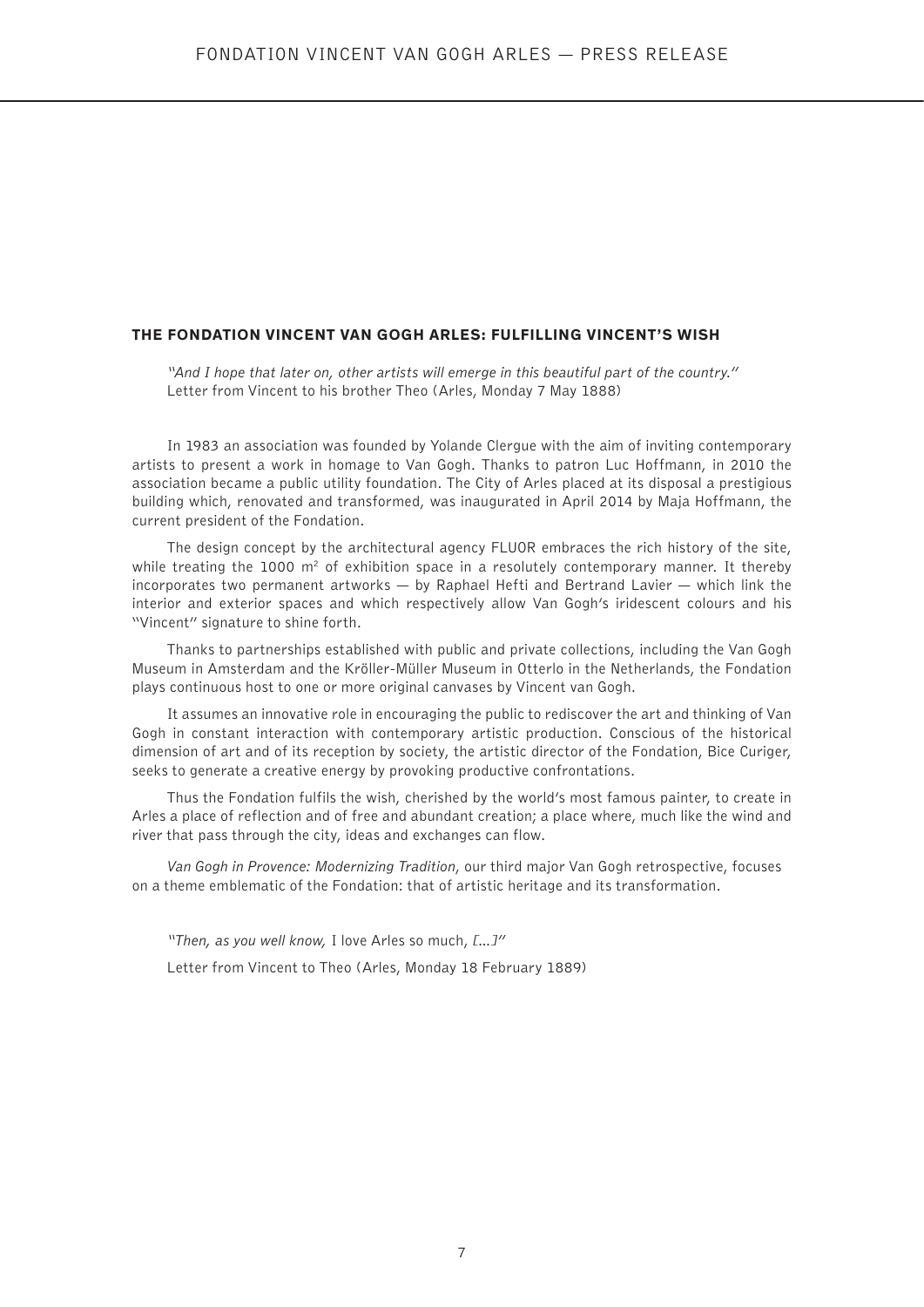#### ALL THE IMAGES IN THIS PRESS RELEASE CAN BE DOWNLOADED IN HD FROM OUR WEBSITE: www.fondation-vincentvangogh-arles.org Section: Professionals — Press / Password: presse

#### **SELECTION OF WORKS ON SHOW — VINCENT VAN GOGH**





*Self-Portrait with Grey Felt Hat,* Paris, September– October 1887 Oil on canvas, 44.5 x 37.2 cm Van Gogh Museum, Amsterdam (Vincent van Gogh Foundation)

*Café Table with Absinthe,* Paris, February–March 1887 Oil on canvas, 46.3 x 33.2 cm Van Gogh Museum, Amsterdam (Vincent van Gogh Foundation)







*Fishing Boats on the Beach at Les Saintes-Maries-de-la-Mer,* Arles, June 1888 Oil on canvas, 65 x 81.5 cm Van Gogh Museum, Amsterdam (Vincent van Gogh Foundation)

*Pollard Willows at Sunset,* Arles, March 1888 Oil on canvas mounted on cardboard, 31.6 x 34.3 cm Kröller-Müller Museum, Otterlo

*An Old Woman of Arles,* Arles, February 1888 Oil on canvas, 58 x 42 cm Van Gogh Museum, Amsterdam (Vincent van Gogh Foundation)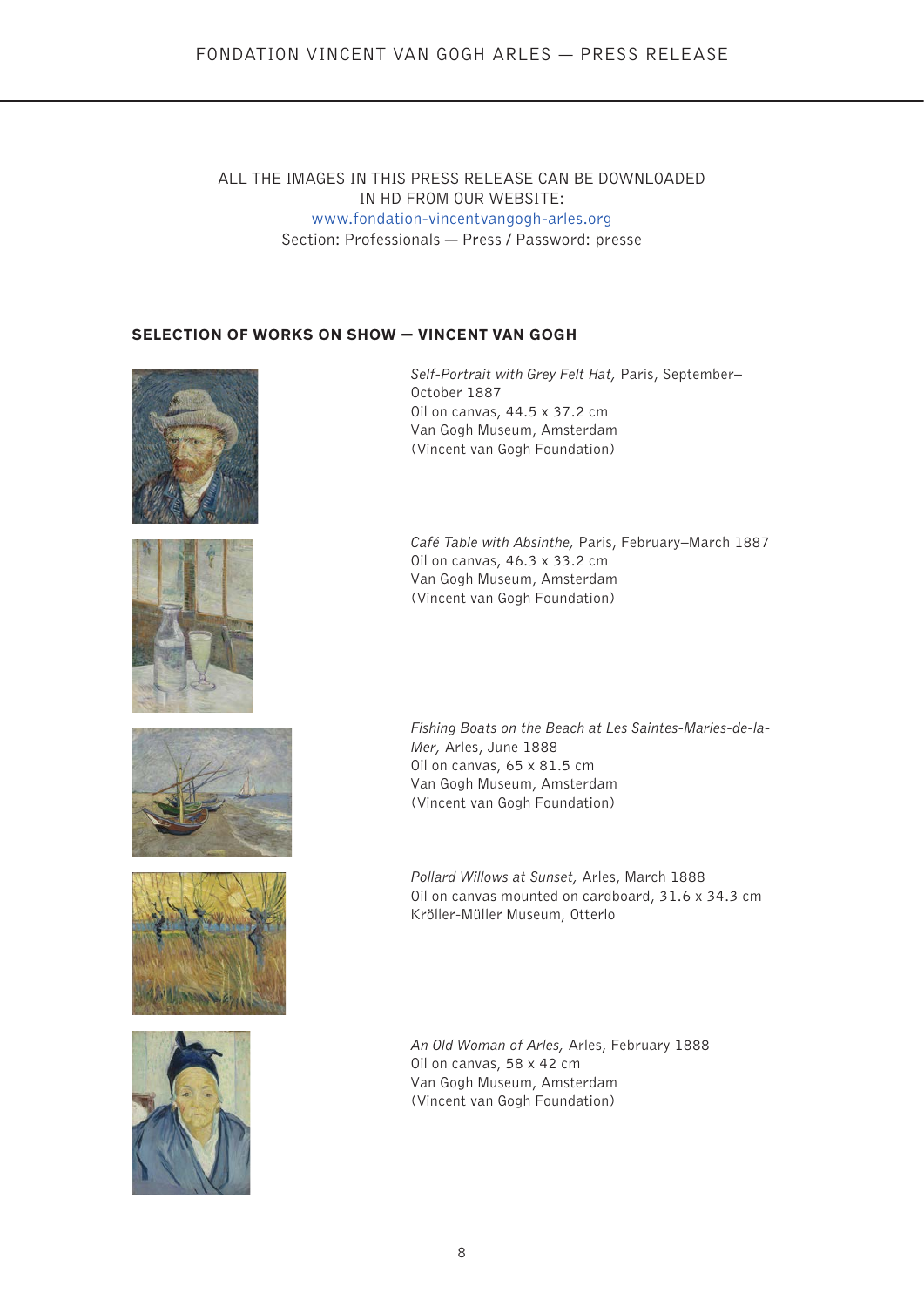#### ALL THE IMAGES IN THIS PRESS RELEASE CAN BE DOWNLOADED IN HD FROM OUR WEBSITE: www.fondation-vincentvangogh-arles.org Section: Professionals — Press / Password: presse

#### **SELECTION OF WORKS ON SHOW — GLENN BROWN**



*The Suicide of Guy Debord*, 2001 Oil on panel 62.5 x 46 cm Courtesy and photo credit: the artist



*Misogyny*, 2006 Oil on panel 159 x 122.5 cm Private collection Photo credit: Jörg von Bruschhausen



*Armand Roulin*, 2016 Oil paint and acrylic over steel structure and bronze 88 x 66 x 66 cm Courtesy of the artist Photo credit: Edgar Laguinia



*Suffer Well*, 2007 Oil on panel 157 x 120 cm The V-A-C Collection, Moscow Photo credit: Robert McKeever



*Drawing 13 (after Greuze/ Rubens)*, 2015 Indian ink on paper, Pergamenata White 50 x 40.8 cm, framed 72.3 x 62.6 x 3 cm Courtesy and photo credit: the artist

#### **VIDEO STILL FROM YES, THESE EYES ARE THE WINDOWS — SASKIA OLDE WOLBERS**



Saskia Olde Wolbers, *Yes These Eyes Are the Windows*, 2015 HD video, 18 min. Voice-over: Tom Brooke © The artist, with kind permission of Maureen Paley, London